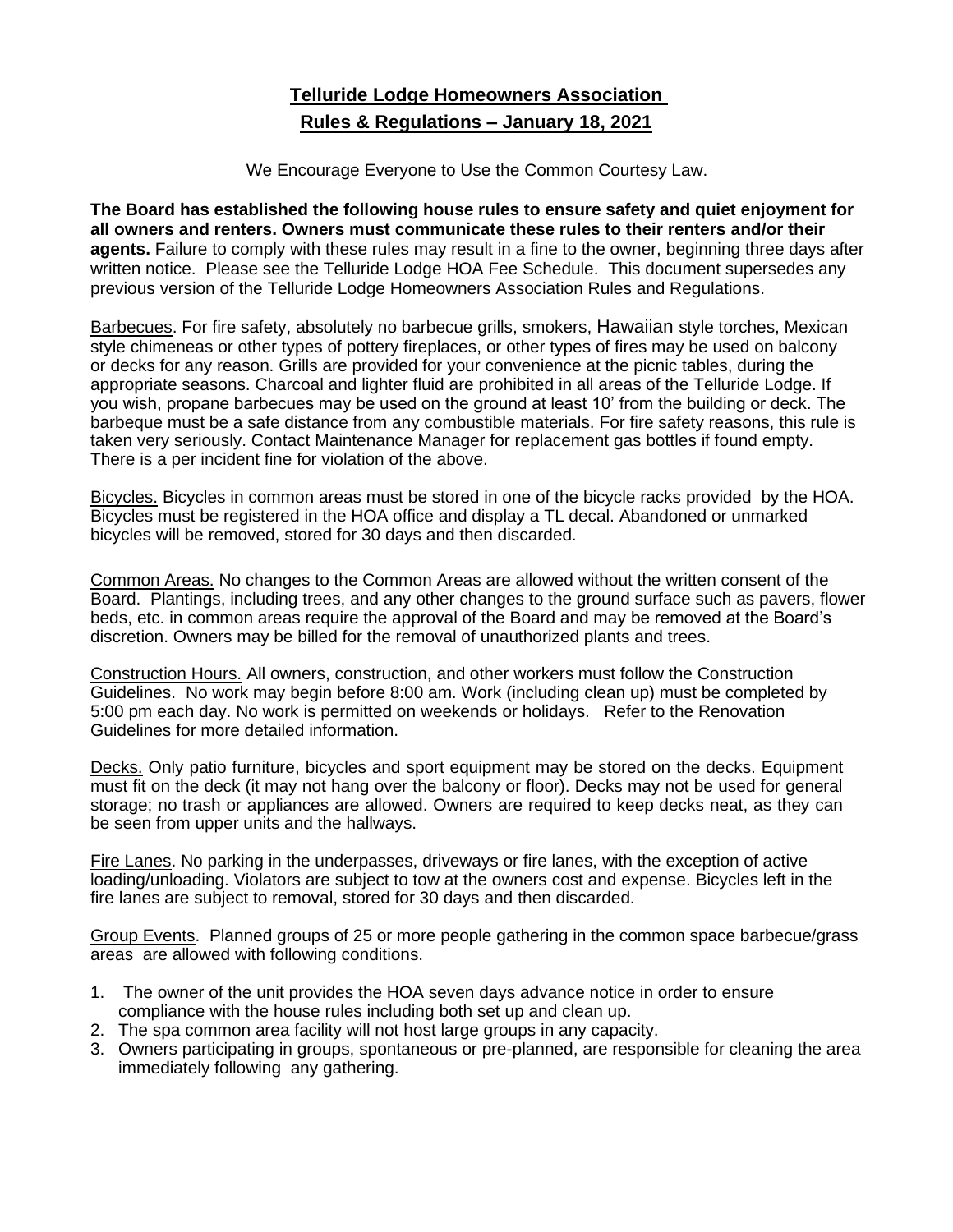Hallways. Hallway doormats are not permitted. Hallways may not be used as work areas. Tuning or "adjustments" to sport equipment is not allowed in hallways. Equipment includes, but is not limited to, skis, snowboards, strollers, benches or chairs, and bicycles.

Noise Restrictions. No loud parties or boisterous behavior is allowed in the units or interior hallways, such that same may bother other people staying in the Lodge. No loud playing of TV's, radios, stereos, or other musical instruments are allowed at any time. Barking dogs are included in the prohibition. Residents must comply with all Town ordinances in this regard.

Occupancy Limits. Telluride Lodge defines a bedroom in accordance with the plat map for the unit number. The definition is further defined by the Town of Telluride ordinance. As such there is a limit to unit occupancy of 2 people per bedroom .

There is a limit of two non-family occupants per bedroom. Exceptions to this are visitors or guests of owners whose length of stay is no more than two weeks per month.

Packages and Deliveries. For the convenience of Owners, delivery services may leave packages in the office area designated for this purpose. All owners have access via code to this area. Please be certain that the door is locked when you leave. Owners should make special arrangements for any oversize deliveries and for any items they do not want delivered to the office.

Parking. Because parking at the Telluride Lodge is limited, only owners and registered guests may park on lodge property. All must park as directed by the HOA, which is the managed and administered by the HOA Maintenance Manager. Any car not displaying a Telluride Lodge Parking permit or violating HOA parking rules is subject to tow or "booting". Detailed parking rules are outlined later in this document.

Pets. Only owners may have a pet at the Telluride Lodge. Tenants, whether short or long term, may not have pets. A "no pet" clause should be included in all rental agreements. Owners are responsible for picking up after their pets. Please refer to the Telluride Lodge Pet Policy later in this document.

Quiet Hours. Quiet hours for the Lodge are 10:00 pm to 8:00 am. Please respect your neighbors*.* 

Receivers. While personal satellite dishes are permitted, location requires written approval of the HOA Maintenance Manager. No receivers are permitted above the roof line.

Rentals. Owners are responsible for their tenants' actions, regardless of the tenant's status --long term, short term, or resident. Owners of units rented or leased, as well as their rental agents, are responsible for advising guests of the spa, pet, parking and house rules. Owners are responsible for their tenants' actions subject fines based on the Telluride Lodge HOA Fee Schedule.

All renters should have instructions and directions for trash disposal and dumpster location. Cleaners and such should be instructed to disperse trash in ALL dumpsters and not overload any one dumpster. No trash may be left in the hallway.

Signs. No signs may be hung or displayed where visible from other units. This includes signs in the hallways, on doors, windows or exterior walls of units.

Smoking. No smoking is allowed within 25 feet of any hallway entrance or stairway. No smoking is allowed on the decks or balconies. Short-term and long-term rental units must post a sign stating, "No Smoking on Deck".

Spa. The spa is closed from 10:00 pm to 10:00 am. No glass containers are allowed in the spa area.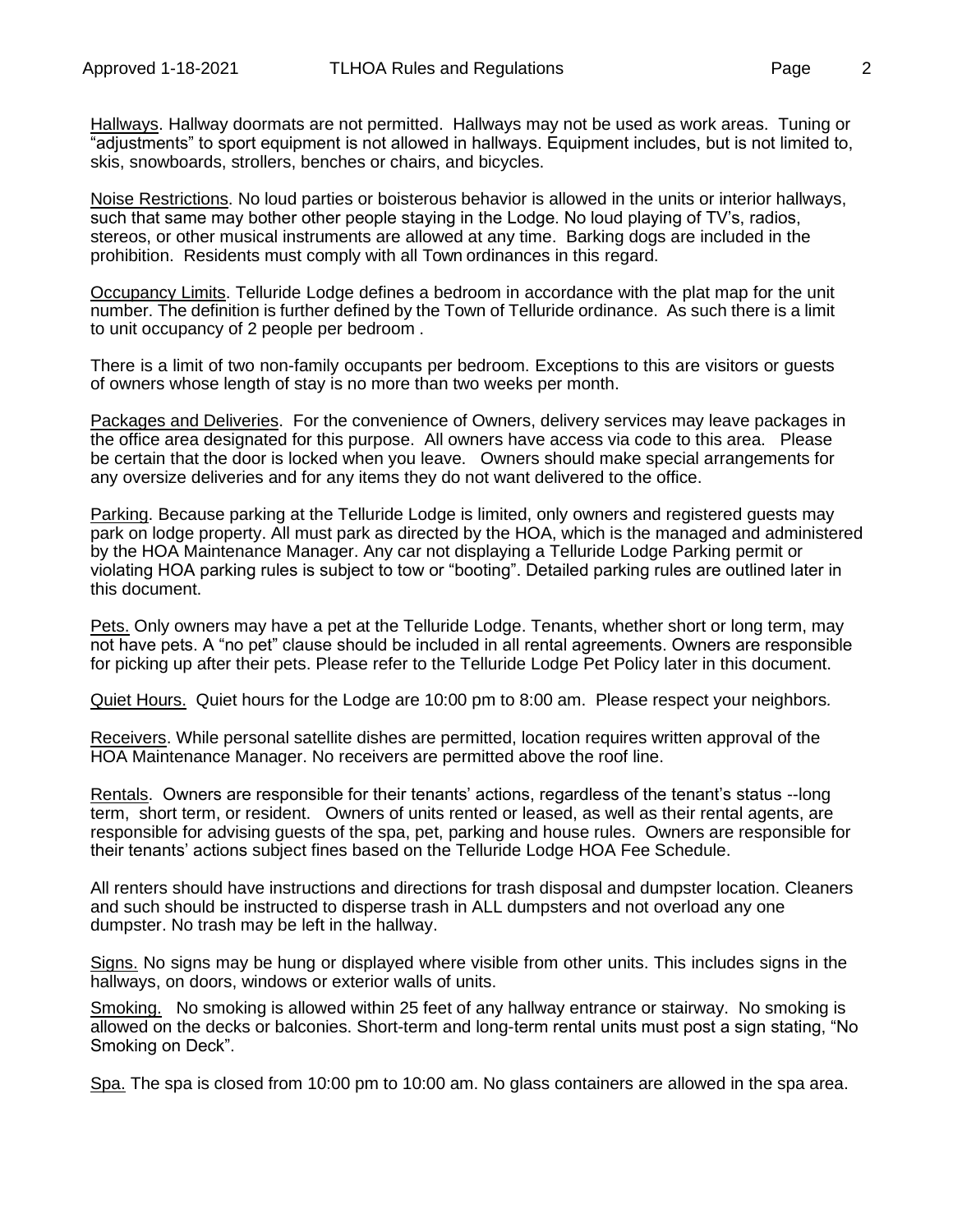Children under the age of 14 must be accompanied by an adult. Re-covering of spa tubs after each use is required.

No nude or topless bathing is allowed. Anyone whose behavior is offensive, including but not limited to, intoxication, obscene language, behavior offensive to other guests and/or their children, may be subject to fines and loss of spa privileges.

Storage Not Allowed in Common Area. The common area around a deck is not a storage area for personal belongings. This area must be kept clear.

Trash. Trash must be put in the proper containers located in the breezeway /underpasses. No trash may be left in the hallway. Recycle trash containers are provided at the west side of the south breezeway of the 500 building and in the south 300 building breezeway. No "construction" trash is allowed in Lodge containers. All trash containers have "bear locks" or special handles which should always be securely closed after trash is deposited.

Window Treatments. Window treatments such as proper blinds/ drapes/ shutters must be maintained and esthetically pleasing when viewed from the outside. Plain covering in cream, beige, natural wood tones are allowed. At no time are sheets /towels /blankets /tinfoil allowed as a window covering / window treatment .

Warnings of 7 days notice will be given for removal as deemed by the HOA and a per day fined levy will be initiated if the window covering is not remedied within 7 days .

### **PARKING RULES**

We Encourage Everyone to Use the Common Courtesy Law.

Each Unit is granted the right to park one motorized vehicle in the Community as provided for in the Telluride Lodge Declarations.

Motorized vehicles of any kind shall only be parked or stored in designated parking areas.

Prohibited Vehicles. No boats, trailers, buses, motor homes, mobile homes, campers, off-roadmotorcycles, snowmobiles, recreational vehicles, all terrain vehicles, trucks, industrial or commercial vehicles (both cabs or trailers) abandoned or inoperable vehicles (as defined below), or any other similar vehicles (excepting passenger automobiles and / or one ton or smaller pick-up trucks) shall be parked or stored in the Community except as approved in advance by the board or Maintenance Manager.

No motorized vehicle of any kind shall be maintained, repaired, repainted, serviced or rebuilt in the Community. This restriction shall not prevent the non-commercial washing on polishing of vehicles and boats, together with activities normally incident thereto.

An "abandoned or inoperable vehicle" shall mean any motorized vehicle which does not display a current motor vehicle license, or which has not been driven under its own propulsion for a period of one week or longer (except otherwise permitted vehicles parked by Owners or Occupants while on vacation or during a period of illness), or which does not have an operable propulsion system within the vehicle.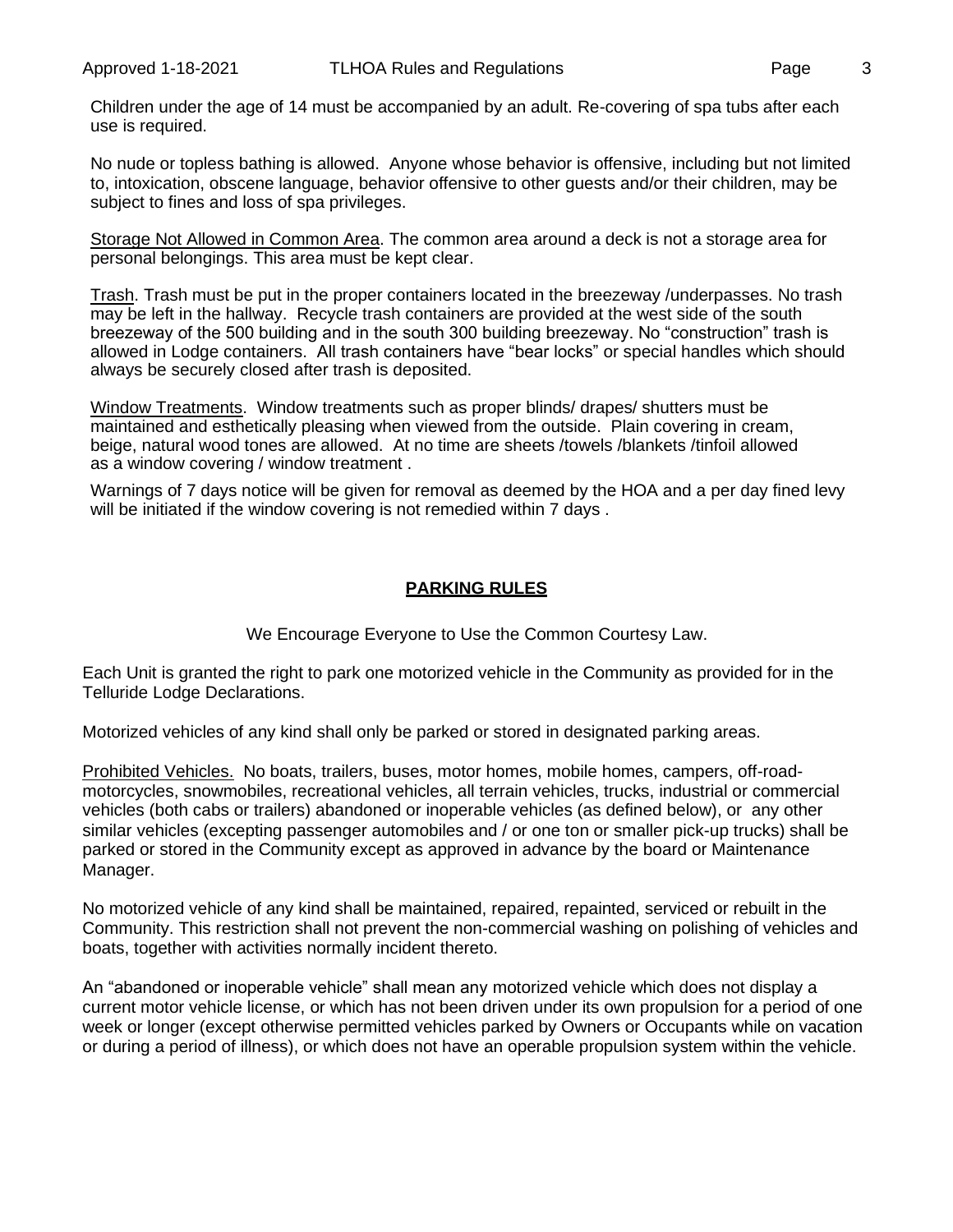In the event the Board shall determine that a vehicle is abandoned or inoperable, or is otherwise in violation of the provisions of this section, a written notice of violation describing said vehicle shall be personally delivered to the vehicle owner (if such owner can be reasonably ascertained), or shall be conspicuously placed upon the vehicle (if the owner cannot be reasonably ascertained), thereafter, the Board (as the case may be) shall have the right to remove the offending vehicle, or cause the vehicle to be removed and stored, at the sole expense of the owner of the vehicle if the vehicle is located on the roadway, or at the sole expense of the Owner on which the vehicle is located, all without liability on the part of the Board.

The Board may cause any unauthorized vehicle parked in the Community to be immediately towed or booted at the cost and expense of the owner of the unauthorized vehicle.

Identification. Parking at the Telluride Lodge is limited. Any vehicle parked in the parking lot should be identified as belonging to a current unit owner or as a long term or short-term renter.

Management. All residents and renters must park as directed by the HOA Maintenance Manager. The Board has instructed him/her to boot or tow the vehicle of any violator who does not comply with these rules. Additionally, non-compliant residents and tenants are subject to fines.

Emergency / Fire Lanes. No parking in the underpasses or fire lanes/driveways between the spines is allowed. Parking is allowed on the driveways and breezeways for active loading/unloading (15 minutes maximum). Cars parked in the fire lanes or underpasses are subject to tow or booting without warning.

Registration. Every car parked at the Telluride Lodge must display a parking permit issued by the HOA. A parking permit must be displayed in the front windshield of every vehicle parked. Owners and their guests must register their cars at the HOA office when arriving to avoid parking tickets and towing charges. If it is not possible to obtain a temporary permit— a note identifying the vehicle should be displayed on the front dashboard. "Visiting Unit 308 + date"

Owner Permits. Owners and long-term tenants must register their vehicles with the HOA. Owners and long-term renters will be issued a decal to be displayed in the front windshield.

Parking Areas. Parking is available in the main parking area opposite the spa. Parking is also allowed on the east side of the 300 Building and the west side of the 500 building. Additional parking is available in Clark's Market parking lot in the last row of the westside of the lot. Vehicles parked overnight in the Clark's lot, must display Telluride Lodge permits. Parking or driving is not allowed on the grass at any time.

Outside Contractors and Vendors. Service vehicles are not allowed to park at the Telluride Lodge. If such parking is necessary (e.g. loading and unloading, access to machinery), a pass must be obtained at the office or from the HOA Maintenance Manager. Unidentified vehicles are subject to tow.

Long Term Parking. If a vehicle must be parked for more than one week, the owner must make arrangement with the HOA office on said vehicle. The owner of a vehicle intended to be parked for more than a week needs to make arrangements with someone to move the vehicle as necessary to allow for proper snow removal. The person responsible for moving the car should be identified to the HOA and must be available to remove the vehicle upon reasonable, advance notice. The owner may elect and the HOA may agree to move the vehicle for a absent owner, provided that the owner leaves keys with the HOA and agrees that the HOA is not responsible for any resulting damage to the vehicle.

Clark's Lot. Residents who park for a week or more at a time are requested to park at Clark's. The last row on the westside of the lot is reserved for Telluride Lodge vehicles. Vehicles parked overnight in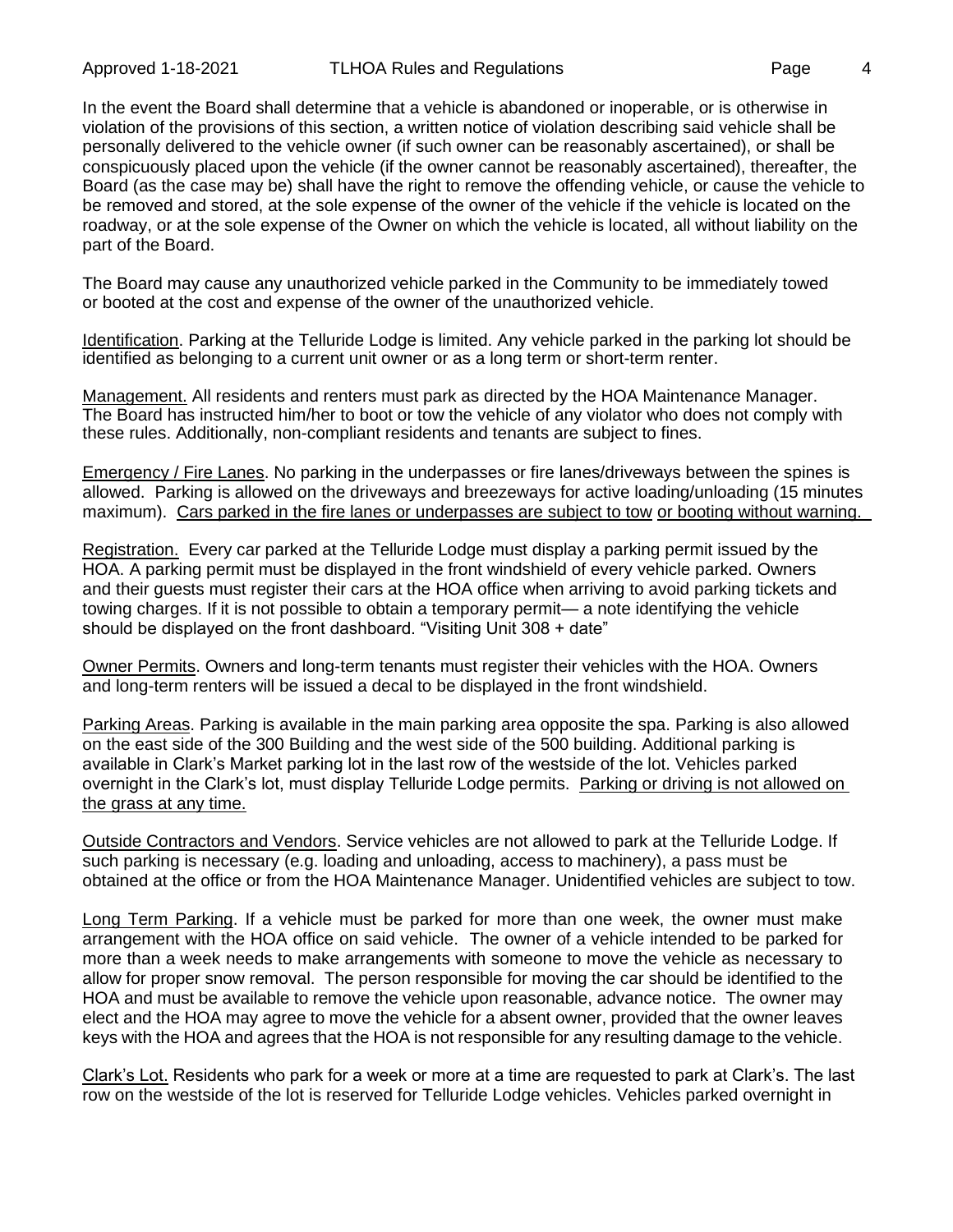the Clark's lot, **must** display Telluride Lodge permits. Unidentified vehicles are subject to tow by Clark's Market.

High Traffic Times. During summer festivals such as Bluegrass, Blues and Brews, etc. it is envisaged that extra security will be employed to oversee parking enforcement. The board will announce to the members when the security will be employed in advance. It is up to every owner to help enforce the rules above with their guests and insure identification of all owner and guest vehicles. High traffic dates are posted on the website.

Low Traffic Times: During low traffic /off season times when we have plenty of parking spaces, the HOA will not be as strict when it comes to parking. We will, however, still be looking to identify and remove non-resident vehicles and still require permission to park oversized vehicles and trailers.

## **Pet Policy and Procedures**

We Encourage Everyone to Use the Common Courtesy Law.

The Telluride Lodge permits ownership of pets under the following rules and conditions. The goal of this policy is to encourage neighborly and responsible behavior by pet owners. Owners are held responsible for properly managing, training and supervising their pets.

All pets/animals at the Telluride Lodge HOA must be registered.

Pets shall be permitted only to owners and their immediate family and only while they are in residence at the Telluride Lodge. Immediate family is further defined to include parent, child, sibling, spouse or domestic partner.

Pets shall be appropriately licensed and meet the below restrictions/rules.

### **Registration**

Definition. A pet shall be defined as a cat or a dog. Ownership of a second pet will be subject to Board approval. All other pets require written approval from the Board of Directors.

Registration. Registration shall be made in writing by completing and signing a pet registration form and submitting it to the Board. Owners shall also notify the Board of pets no longer residing at the Lodge. Registration forms are available at the HOA office and online.

Dog Fee. Dog owners shall be required to pay an annual flat non-refundable fee for the first dog and an additional fee for the second pet. [See Telluride Lodge HOA Fee Schedule for the current applicable fee, a copy is attached as Exhibit B.] Additional pets beyond the two will not be approved.

Indemnify HOA. Pet owners shall indemnify the Board of Directors and the Homeowners Association and hold it harmless against damages, loss or liability of any kind arising from their pet(s).

### **Restrictions /Rules**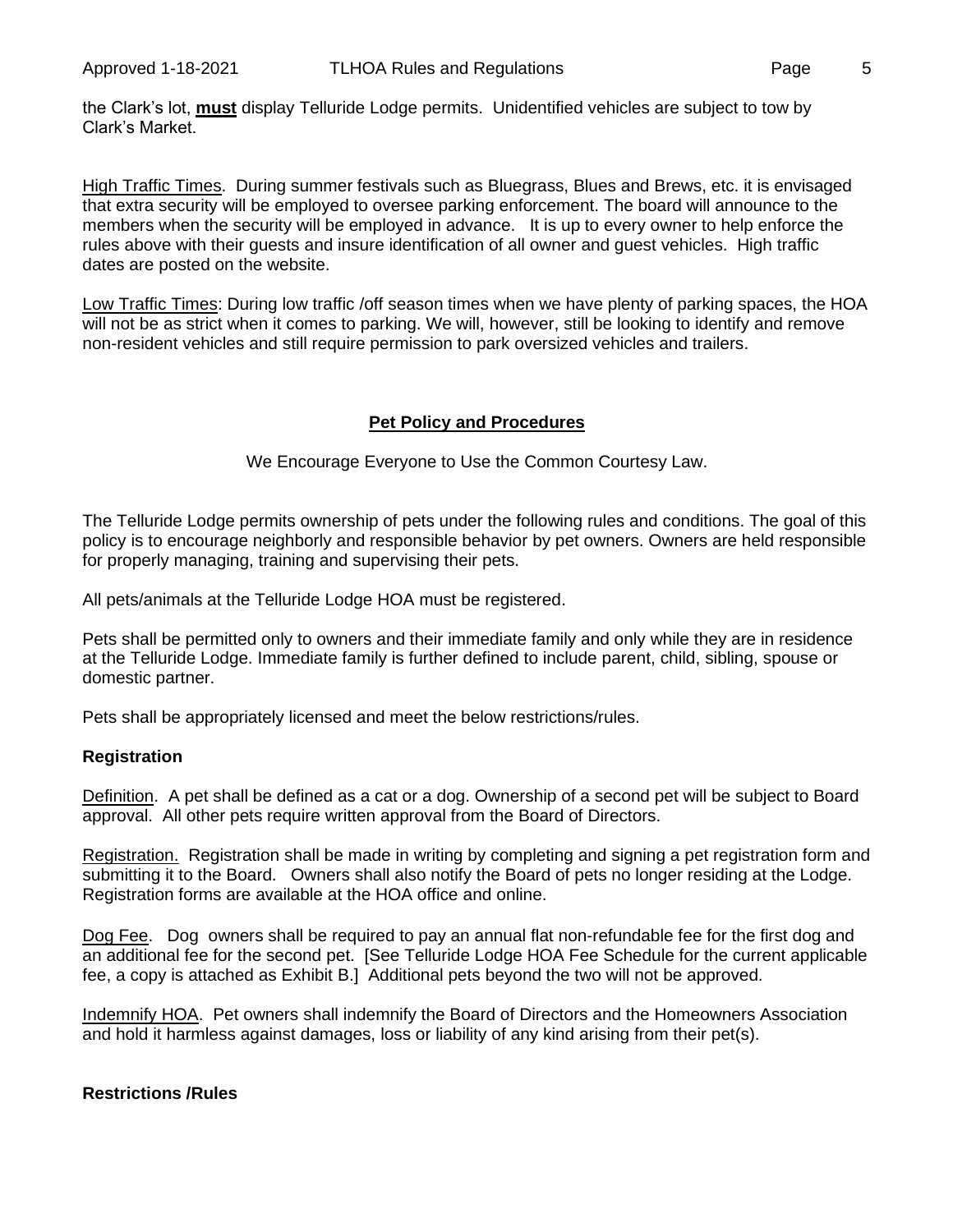1. Pets must be confined to the pet owner's unit, must not be allowed to roam free and may not be left unattended on decks or balconies. Owners must accompany their pet when it is in a public areas and shall keep their pet under voice control at all times. If owner is unable to keep their pet under voice control then they must keep their pet on a leash at all times, when in a public area.

2. Pets are not allowed in a long-term rental unit. If a long-term renter has a dog or another pet, the owner will be notified and have 10 days to cure. If the pet is not removed, the owner will be fined.

3. Pets are not allowed in a short-term rental unit. If a pet is harbored in a TL unit, the owner will be fined and have three days to cure. An additional fine shall be assessed, if the pet is not removed by the end of 3 days. In all cases, whether or not a rental agency is involved, the owner of the unit is ultimately responsible for the fine.

4. Owners shall pick up immediately after a pet defecates. The securely bagged pet droppings shall be discarded in the trash dumpsters located in the breezeways. There will be pet pick-up bags in all breezeways to assist owners with this responsibility. However, in the event that there are no pick-up bags stocked, this does not relieve owners of the obligation maintain a clean area. Owners who fail to promptly pick up feces and place same in appropriate trash containers shall be subject to fines. (See Telluride Lodge HOA Fee Schedule)

5. Pet owners are responsible for any damage to the common elements or other units caused by their pets. Any damage caused by cleaning chemicals or other such materials used in an attempt to remedy said damage is also the full responsibility of each pet owner.

6. No pet shall be allowed to become a nuisance or create any unreasonable disturbance as determined by the Town of Telluride Codes, or the Telluride Lodge Board of Directors. Owners must comply with all Town of Telluride rules and restrictions as stated in the Telluride Municipal Code. [Chapter 7, Article 6, Division 3 Dogs, Section 7-6-350, Prohibited Activities].

*7.* As stated above only owners and their immediate family are allowed to have pets at the Telluride Lodge. Any advertisements by owners or their agents on services such as VRBO or Airbnb, must clearly state "No Pets". It is the owner's responsibility to enforce this policy and the owner is responsible for any applicable fines. In the rare instance when a renter is accompanied by a service animal, that animal must conform to all guidelines in this document.

### **Complaints, Violations & Enforcement**

We Encourage Everyone to Use The Common Courtesy Law.

It is the responsibility of all owners to ensure that the Lodge policies are maintained. Any owner, resident or managing agent personnel observing an infraction of any of these rules shall first discuss the infraction in a neighborly fashion with the pet owner in an effort to secure voluntary compliance. If a homeowner observes an animal that is malicious, vicious, excessively noisy or in any other way, violating the Town of Telluride Codes as discussed in Restrictions, item 4, the homeowner should call the Marshall's office and ask for Animal Control Services. Document the incident with notes as to what happened, when and where the incident took place. If possible, include any pictures of the incident. Enforcement of code violation is not the responsibility of the Telluride HOA staff. All problem should be referred to town authorities.